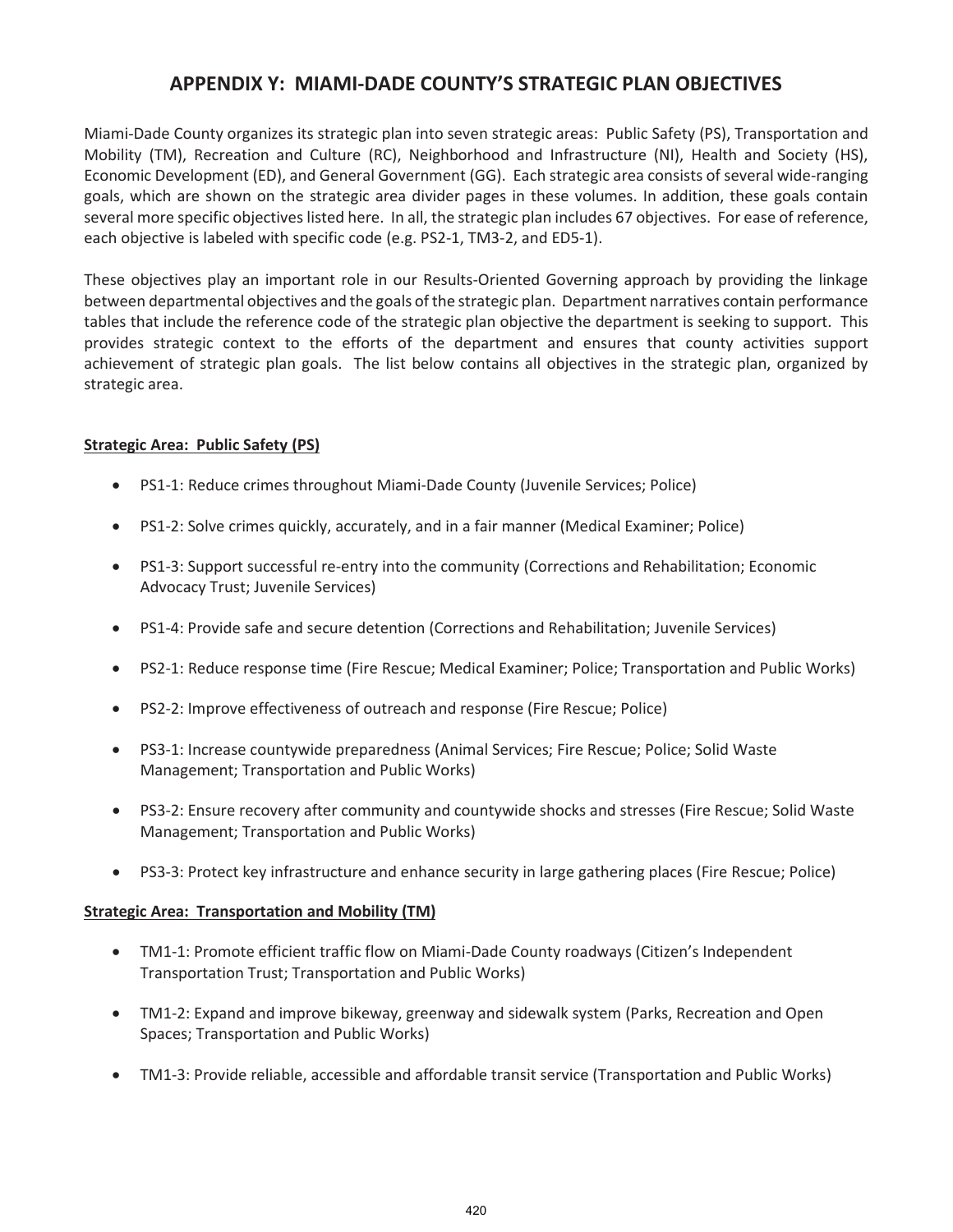- TM1-4: Expand public transportation (Citizen's Independent Transportation Trust; Transportation and Public Works)
- TM1-5: Facilitate connectivity between transportation systems and providers (Aviation; Seaport; Transportation and Public Works)
- TM2-1: Promote traffic and roadway safety (Police; Transportation and Public Works)
- TM2-2: Improve safety for pedestrians and bicyclists (Police; Transportation and Public Works)
- TM2-3: Ensure the safe operation of public transit (Transportation and Public Works)
- TM3-1: Harden and maintain roadway infrastructure (Parks, Recreation and Open Spaces; Transportation and Public Works)
- TM3-2: Provide well-maintained, attractive and modern transportation facilities and vehicles (Aviation; Seaport; Transportation and Public Works)
- TM3-3: Promote clean, attractive roads and rights-of-way (Parks, Recreation and Open Spaces; Transportation and Public Works)

### **Strategic Area: Recreation and Culture (RC)**

- RC1-1: Ensure parks, libraries, cultural facilities, programs and services are accessible to growing numbers of residents and visitors (Cultural Affairs; Libraries; Parks, Recreation and Open Spaces)
- RC1-2: Ensure parks, libraries, cultural venues are compelling destinations that are expertly programmed and operated, attractively designed, and safe (Cultural Affairs; Libraries; Parks, Recreation and Open Spaces)
- RC2-1: Provide inspiring, diverse and affordable programs and services that create a vibrant space to live and visit (Cultural Affairs; Libraries; Parks, Recreation and Open Spaces)
- RC2-2: Strengthen, conserve and grow cultural, park, natural, and library resources and collections (Cultural Affairs; Libraries; Parks, Recreation and Open Spaces)

### **Strategic Area: Neighborhood and Infrastructure (NI)**

- NI1-1: Promote livable and beautiful neighborhoods (Regulatory and Economic Resources; Solid Waste Management; Transportation and Public Works)
- NI1-2: Ensure buildings are sustainable, safe, and resilient (Regulatory and Economic Resources)
- NI1-3: Promote the efficient and best use of land (Regulatory and Economic Resources)
- NI1-4: Protect the community from public nuisances and incidents that threaten public health (Regulatory and Economic Resources; Solid Waste Management; Animal Services)
- x NI1-5: Ensure animal health and welfare (Animal Services)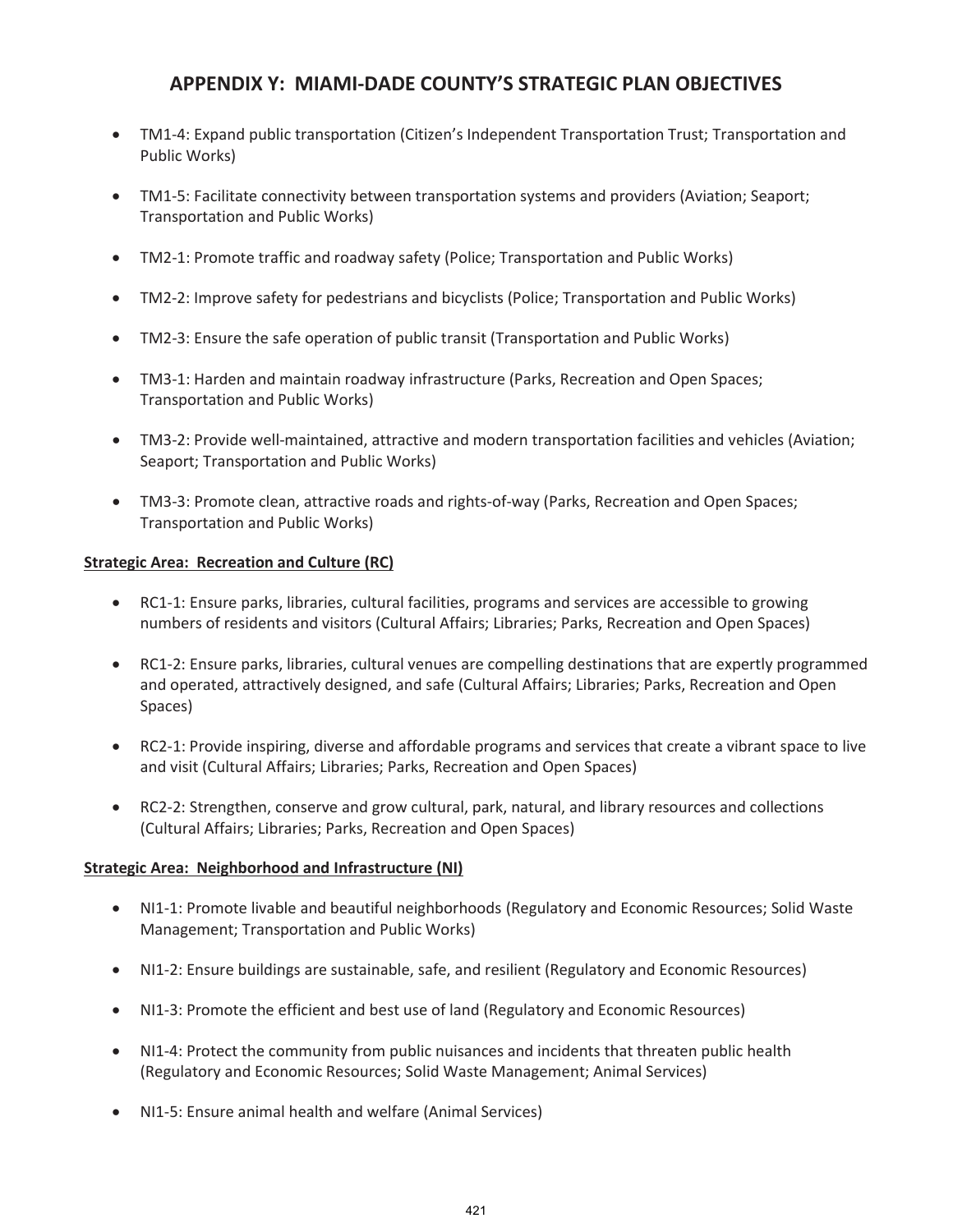- x NI2-1: Provide adequate drinking water supply and wastewater disposal services (Water and Sewer)
- NI2-2: Provide well maintained drainage to minimize flooding (Regulatory and Economic Resources; Transportation and Public Works)
- NI2-3: Provide adequate and sustainable solid waste collection and disposal capacity (Solid Waste Management)
- NI3-1: Maintain air quality (Regulatory and Economic Resources)
- NI3-2: Protect and maintain surface and drinking water sources (Regulatory and Economic Resources)
- NI3-3: Protect, maintain, and restore waterways, coastline, and beaches (Parks, Recreation and Open Spaces; Regulatory and Economic Resources)
- NI3-4: Preserve and enhance natural areas and green spaces (Parks, Recreation and Open Spaces; Regulatory and Economic Resources)

#### **Strategic Area: Health and Society (HS)**

- HS1-1: Reduce homelessness throughout Miami-Dade County (Community Action and Human Services; Homeless Trust)
- HS1-2: Assist residents at risk of being hungry (Community Action and Human Services)
- HS1-3: Promote the independence and wellbeing of the elderly (Community Action and Human Services; Parks, Recreation and Open Spaces)
- HS1-4: Improve access to abuse prevention, intervention and support services (Community Action and Human Services; Corrections and Rehabilitation; Juvenile Services; Police)
- HS2-1: Provide the necessary support services for vulnerable residents and special populations (Community Action and Human Services; Homeless Trust; Juvenile Services, Management and Budget; Public Housing and Community Development)
- HS2-2: Ensure that all children are school ready (Community Action and Human Services)
- HS2-3: Create, maintain and preserve affordable housing (Public Housing and Community Development)
- HS2-4: Foster healthy living and access to vital health services (Community Action and Human Services; Management and Budget; Parks, Recreation and Open Spaces)

#### **Strategic Area: Economic Development (ED)**

- ED1-1: Promote and support a diverse mix of industries vital to a growing economy (Economic Advocacy Trust; Regulatory and Economic Resources)
- ED1-2: Create and maintain an environment friendly to businesses, large and small (Regulatory and Economic Resources)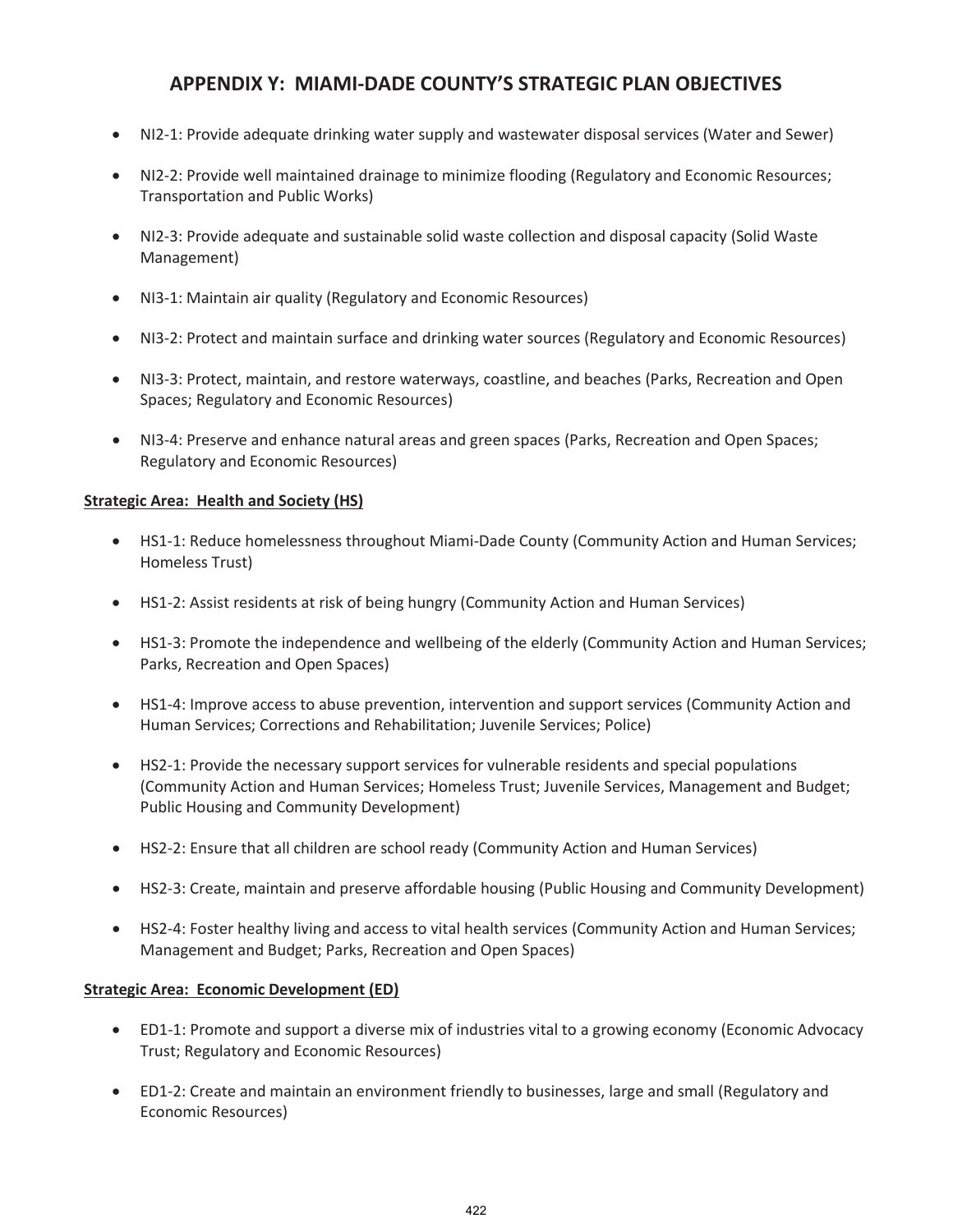- x ED1-3: Expand job training opportunities aligned with the needs of the local economy (Community Action and Human Services; Economic Advocacy Trust; Regulatory and Economic Resources)
- ED1-4: Continue to leverage Miami-Dade County's strengths in tourism and international commerce (Aviation; Parks, Recreation and Open Spaces; Seaport; Transportation and Public Works)
- ED1-5: Provide world-class airport and seaport facilities (Aviation; Seaport)
- ED2-1: Encourage creation of new small businesses (Internal Services; Regulatory and Economic Resources)
- ED2-2: Expand opportunities for small business to compete for Miami-Dade County contracts (Internal Services; Regulatory and Economic Resources)
- ED3-1: Foster stable homeownership throughout Miami-Dade County (Community Action and Human Services; Economic Advocacy Trust; Public Housing and Community Development)
- ED3-2: Promote development in distressed communities to ensure long-term vitality (Management and Budget; Public Housing and Community Development)

#### **Strategic Area: General Government (GG)**

- GG1-1: Provide easy access to information and services (Communications and Customer Experience; all departments)
- GG1-2: Support a customer-focused organization (Communications and Customer Experience; Internal Services; all departments)
- x GG1-3: Ensure fair, convenient and accurate Election services (Elections)
- GG2-1: Attract and hire new talent (Human Resources; all departments)
- GG2-2: Promote employee development and leadership (Human Resources; all departments)
- GG2-3: Ensure an inclusive and diverse workforce (Human Resources; all departments)
- GG3-1: Deploy effective and reliable technology solutions that support Miami-Dade County services (Information Technology)
- GG3-2: Ensure security of systems and data (Information Technology)
- x GG3-3: Acquire "best value" goods and services in a timely manner (Internal Services)
- GG3-4: Effectively utilize and maintain facilities and assets (Internal Services)
- GG4-1: Provide sound financial and risk management (Audit and Management; Finance; Internal Services; Management and Budget)